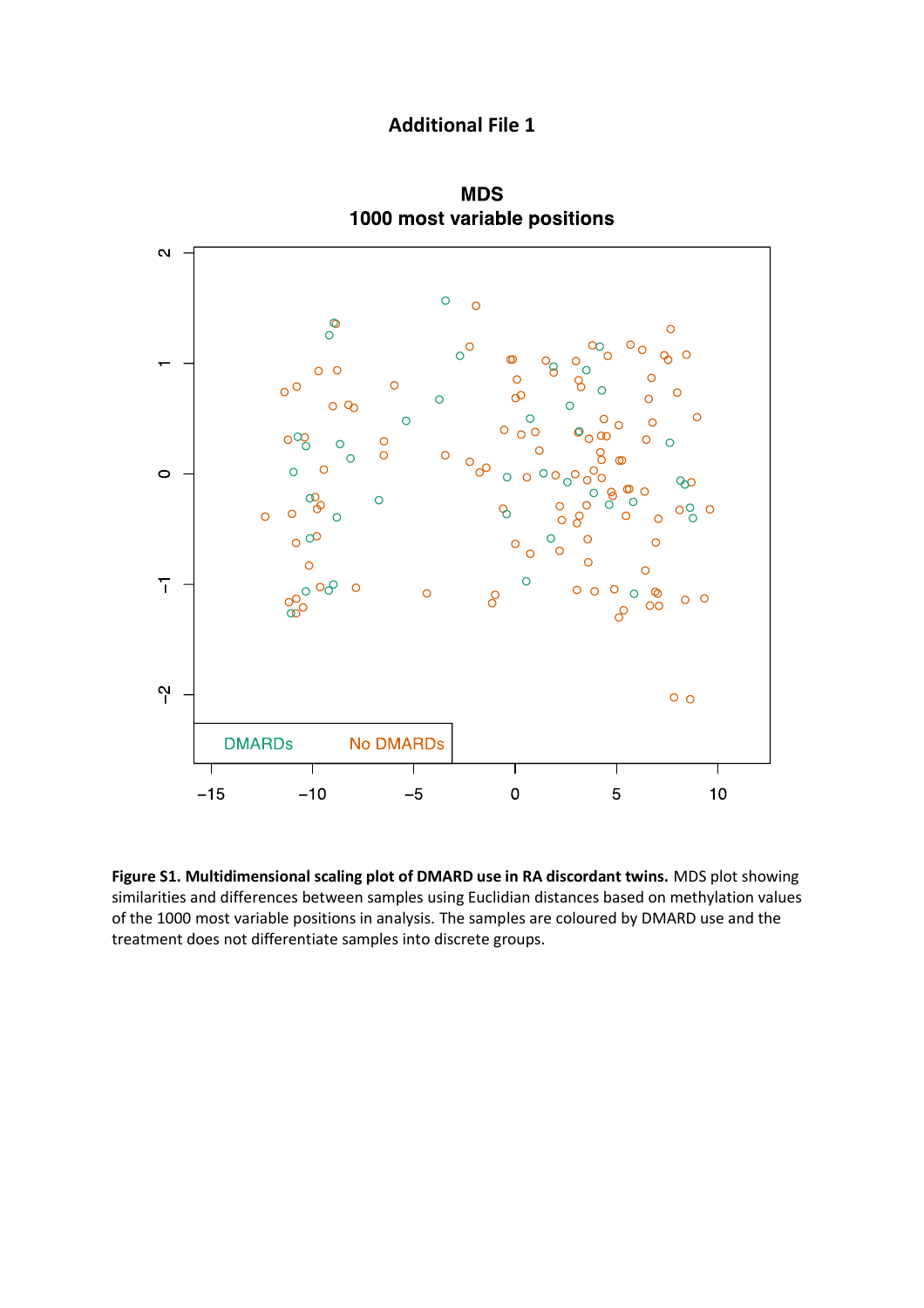

**Figure S2: Cell composition estimates for RA discordant twins.** Plot shows relative proportions of each cell type for RA and non-RA co-twins, estimated from DNA methylation data using bioinformatics methods. Proportions of each cell type were not found to be statistically different between the two comparison groups (p=0.05).



**Figure S3: Feature enrichment for differentially variable positions.** Differentially variable positions are primarily enriched in regions not associated with CpG Islands. Gene feature enrichment showed that differentially variable positions were enriched in gene bodies and 3'UTR regions of genes.